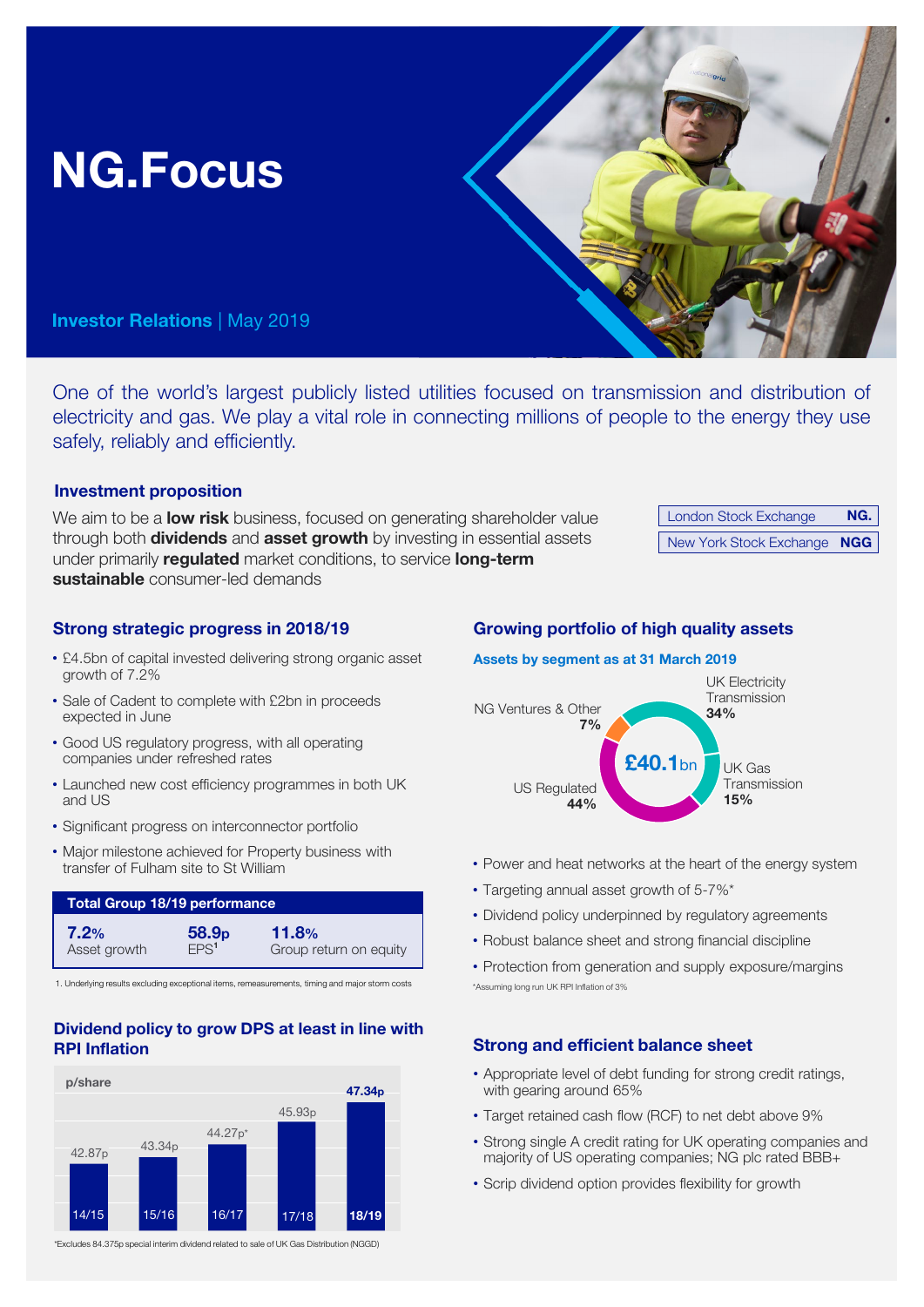## Good regulatory progress in 2018/19

## US returns

New York 8.6%

**Return on equity** 

**Massachusetts** 7.6%

Rhode Island 7.7%

**FERC** 11.5%

Achieved return 8.8% FY18: 8.9%

\$3,458m FY18: \$3,290m Capital investment FY18: \$20.9bn Rate base \$22.9bn FY18: \$2.5bn Assets outside rate base \$2.5bn Underlying operating profit £1.6bn\*

FY18: £1.7bn\*

\* At actual currency

#### FY19 US Regulated capital investment



#### US investment drivers

- mandated gas pipe replacement programmes
- electric investments for network resiliency, storm hardening and grid modernisation
- decarbonisation of energy

## National Grid Ventures & Other

Capital investment £623m FY18: £518m

## NG Ventures & Other

Operating profit Metering £153m

Grain LNG £74m

Interconnectors £64m

Property £181m

FY18: £231m Operating profit £400m

Post-tax share Interconnectors £29m Millennium £18m Joint Ventures Total contribution £440m FY18: £275m

> **Other** £(7)m

**FY18: £44m** Post-tax share £40m

## 2018/19 RoE/Rate base (\$m)



#### Regulation

- 80% of distribution rate base operating under updated rates
- ~50/50 debt:equity regulatory capital structure
- Nominal returns provide a faster cash return

## Strong rate base growth of 9.2% in FY19

- Consistent achieved return on equity; 93% of allowed
- Launched cost efficiency programme, to save costs \$30m in FY20 and \$50m in FY21
- First cycle of refreshing rate plans successfully complete
- Rhode Island and Massachusetts Gas filings completed in FY19
- New rates filed for Massachusetts Electric and KEDNY/KEDLI



- NGV includes long term assets with a low risk profile and stable cash flows
- 5GW of electricity interconnection between UK and Europe, with a further 2.4GW under construction
- Geronimo Energy acquisition to provide US renewable generation opportunities
- St. William joint venture with Berkley Group to unlock land value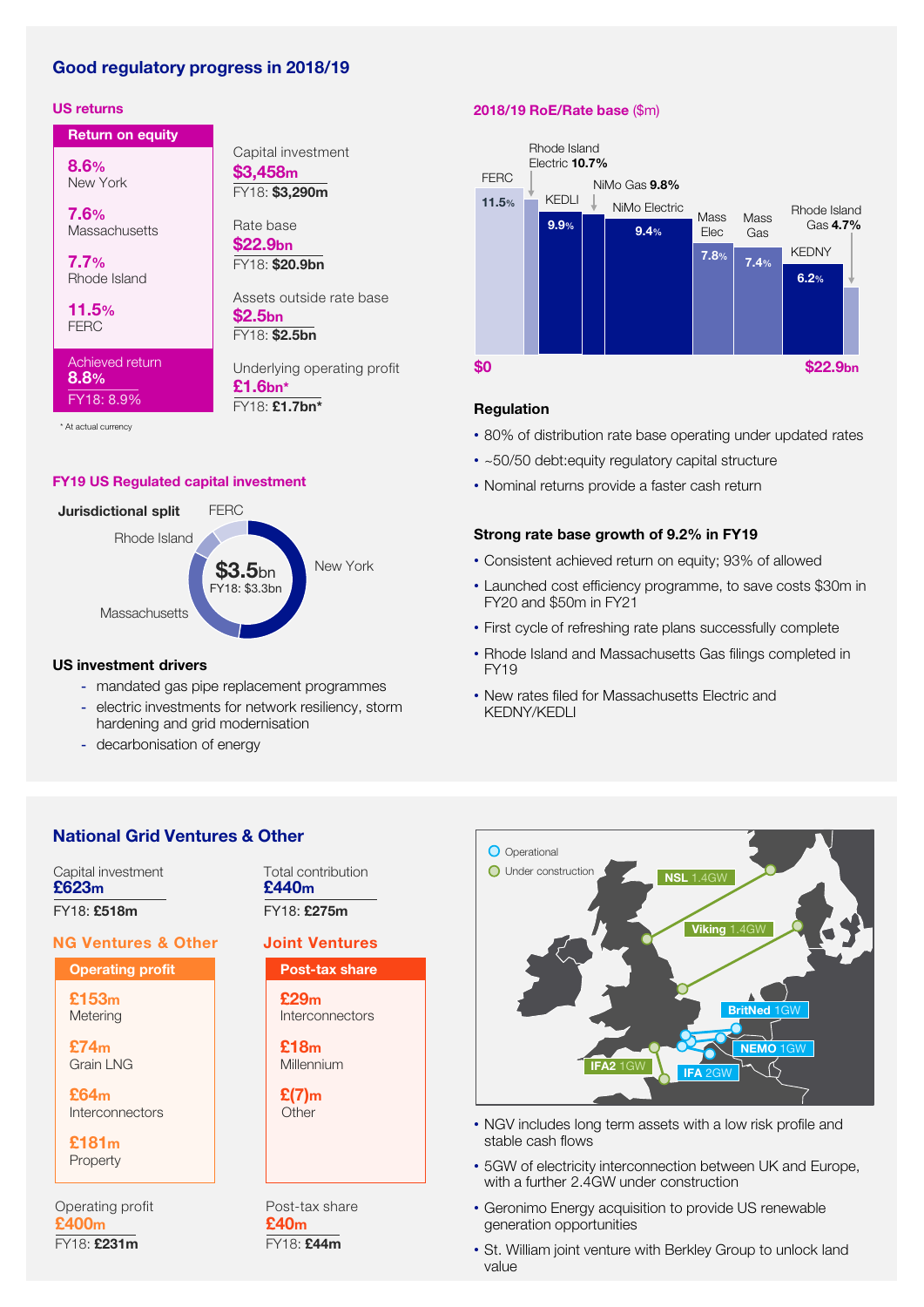## Continued solid performance in the UK in 2018/19

UK RoE Combined 12.4% FY18: 12.1%

## Electricity Transmission

| <b>Return on equity</b>                    | <b>Other key financial metrics</b>                |
|--------------------------------------------|---------------------------------------------------|
| 10.2%<br>Base return                       | Capital investment<br>£925m<br>FY18: £999m        |
| 230bps                                     |                                                   |
| Totex incentive                            |                                                   |
| 50 <sub>bps</sub><br>Other incentives      | Regulated asset value<br>£13.5bn<br>FY18: £13.0bn |
| 70 <sub>bps</sub><br>Additional allowances | Underlying operating profit<br>£1,092m            |
| Achieved return<br>13.7%                   | FY18: £1,055m                                     |
| FY18: 13.1%                                |                                                   |

#### Regulation

- Single regulatory body Ofgem
- RIIO price control provides regulatory clarity through to 2021
- Incentives to promote innovative and efficient capital investments benefitting customers and shareholders
- Cost allowances and revenues linked to RPI
- Remunerated in part through RPI asset indexation

#### Gas Transmission

| <b>Return on equity</b>                | <b>Other key financial metrics</b>                          |
|----------------------------------------|-------------------------------------------------------------|
| 10.0%<br>Base return                   | Capital investment<br>£308 <sub>m</sub>                     |
| $(110)$ bps<br>Totex incentive         | FY18: £310m                                                 |
| 120 <sub>bps</sub><br>Other incentives | Regulated asset value<br>£6.2 <sub>bn</sub><br>FY18: £6.0bn |
| $(60)$ bps<br>Additional allowances    | Adjusted operating profit<br>£341m                          |
| Achieved return<br>9.5%                | FY18: £505m                                                 |
| FY18: 10.0%                            |                                                             |
|                                        | Good porformance in the LIK in EV10                         |

#### Good performance in the UK in FY19

- Achieved outperformance of 230bps through innovation and efficiency
- Focus on customer savings; almost £640m generated to date under RIIO
- Continued investment in maintaining the network
- Launched cost efficiency programme, to save costs £50m in FY20 and £100m in FY21

| meline on<br><b>IO-T2</b> | CY2019                            |                                         | 2020                   |                                      | 2021                          |
|---------------------------|-----------------------------------|-----------------------------------------|------------------------|--------------------------------------|-------------------------------|
|                           | Sector specific<br>decision       | Formal business<br>plan submission      | Draft<br>determination | Statutory<br>licence<br>consultation | RIIO-T <sub>2</sub><br>starts |
|                           | Draft business plans<br>submitted | Stakeholder<br>group report to<br>Ofgem |                        | Final<br>determination               |                               |

## Environmental performance and priorities



## Timeline on

 $R<sub>l</sub>$ 

**Climate** change



70% reduction in GHG emissions by 2030

by 2050

**68%** reduction achieved in FY19